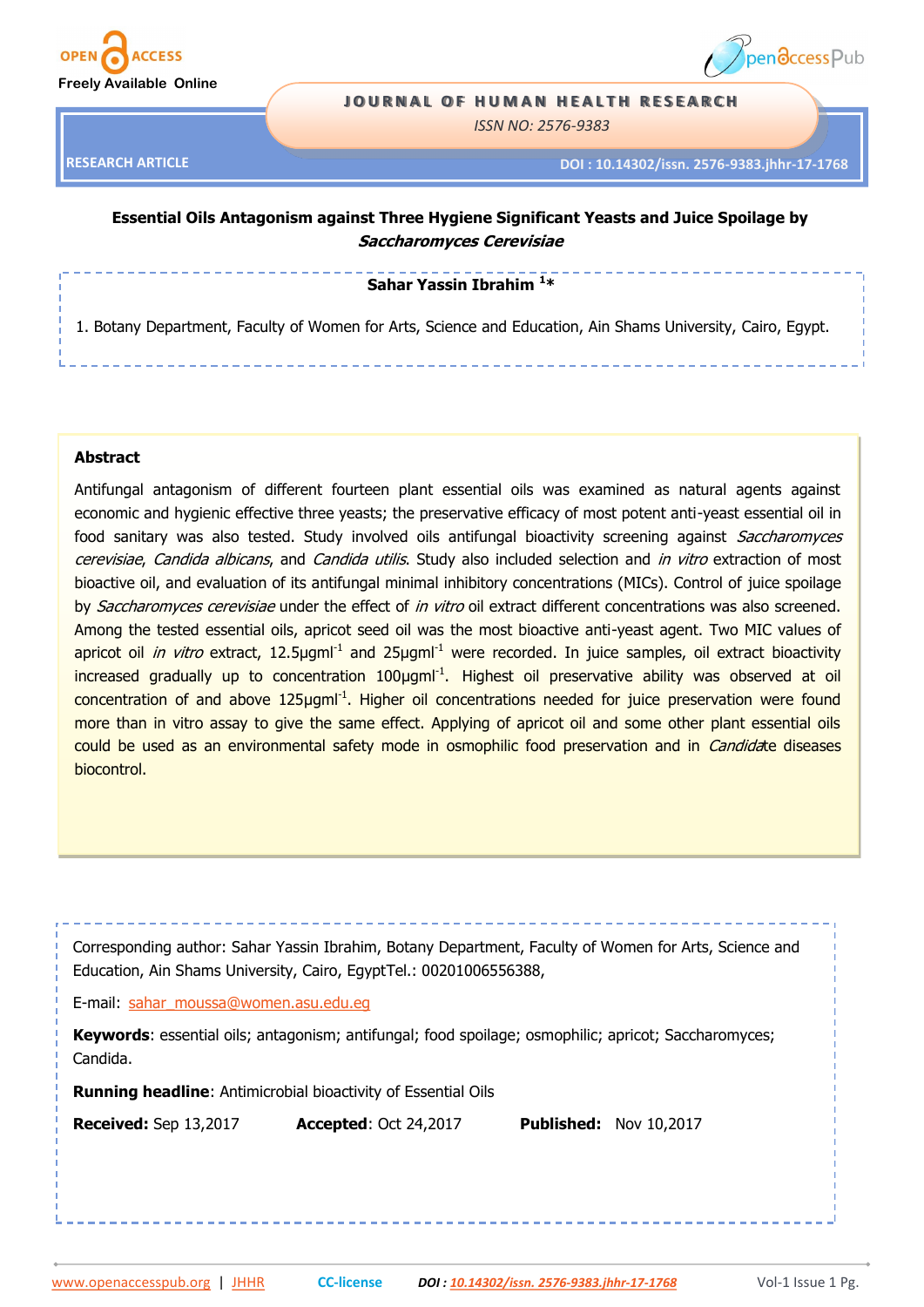

#### **Introduction :**

Antimicrobial activities of plant extracted essential oils (EOs) and their components play a detectable role in environment hygiene as alternative natural substances. EOs or aromatic plant essences are volatile and fragrant substances with oily consistency typically produced by plants. EOs have been long recognized for their antimicrobial, antiviral, insecticidal, antiparasitic, antidermatophytic, cytotoxic activities, antioxidant properties and as flavoring agents in foods [1-4]. They are widely used in medicine and in food industry as natural antimicrobial agents to control foodborne bacteria and other pathogenic microorganisms [5 -9]. In food industry, food preservation with natural antimicrobial products is being popularly used due to increase of consumer perception and concern regarding synthetic chemical additives [10]. This supports applying of EOs as natural agents in food preservation. Apricot seed EO (*Prunus armeniaca*) was rarely investigated as antimicrobial agent [8,9]. It showed a strong antimicrobial bioactivity and was recommended to be used as a natural food preservative and as an environmental safety mode of diseases control.

Yeasts are significant microorganisms that have positive and negative effects within food industry and microbiology. Some osmophilic yeasts are potent food spoilage agents responsible for large economic losses of some food products according to their ability to survive under special environmental conditions of low pH and water activity, and in the presence of some common chemical preservatives [11-13]. Moreover, foodassociated yeasts could be an underestimated source of infections and public health risks [14]. As a result, yeasts have been considered as an important and attractive research area. Saccharomyces cerevisiae is one of the most remarkable yeasts in food industries; as a starter for several common food products; as a spoilage causative microorganism of osmophilic foods [15-17].

Candida is a genus of yeasts which is the most not unusual purpose of fungal infections global. About 20 out of over 150 known species of *Candida* they have been found to cause problems for the health of humans. During the last three decades the number of fungal infections caused by *Candida* species has increased dramatically [18]. Candidiasis is a mycosis



caused by different *Candida* species, which can promote superficial and systemic opportunist diseases around the world [19]. Candida utilis is anamorphic form of Pichia jadinii, known for its industrial applications and rarely associated with disease [18].

The increasing clinical importance of mycoses in veterinary medicine in addition to the emergence of more severe presentations prompts to the development of new diagnostic procedures and treatments [19&20]. Most antifungals currently available for the treatment of different clinical forms of this disease have limitations that hinder their use, which makes the search for safe, efficient antimycotic products or molecules necessary [19]. Essential oils have long been utilized to help eradicate *Candida* from the body; moreover, many researches indicated that EOs have potent activity against Candida species [19 &21-25].

Current study was designed to assess the fungicidal antagonism of 14 plants commercial EOs against three economic and hygienic important yeast strains. Likewise, to select and test the most significant fungicidal oil in controlling juice spoilage caused by S. cerevisiae.

#### **Materials and Methods**

#### Study Design

Fourteen EOs were screened for their bioactivity against three yeast strains. Most significant bioactive EO was selected and re-extracted in vitro; then studied for its minimal inhibitory concentration (MIC) value against three yeasts and for its effectiveness in shelf-life extending of osmophilic fresh juice. Sugar cane juice was examined as a suspected suitable target environment for S. cerevisiae growth. Assessment of inhibition zone diameter, viable count (VC) and juice fermentation symptoms were the indicators of oil bioactivity.

#### Essential Oil and Plant Material

Commercial EOs from different fourteen plants were collected from "Al Captain Company" (Cairo, Egypt) and "Al-Ahlam for Seeds Oil" (Production Jeddah, Saudi Arabia). They were Thyme vulgaris, Nigella sativa, Prunus amygdoles, Olea europaea, Allium sativum, Syzgium aromaticum, Aloe vera barbadensis, Mentha piperita, Ocimum basilicum, Sinapis alba, Eucalyptus sp., Origanum vulgare,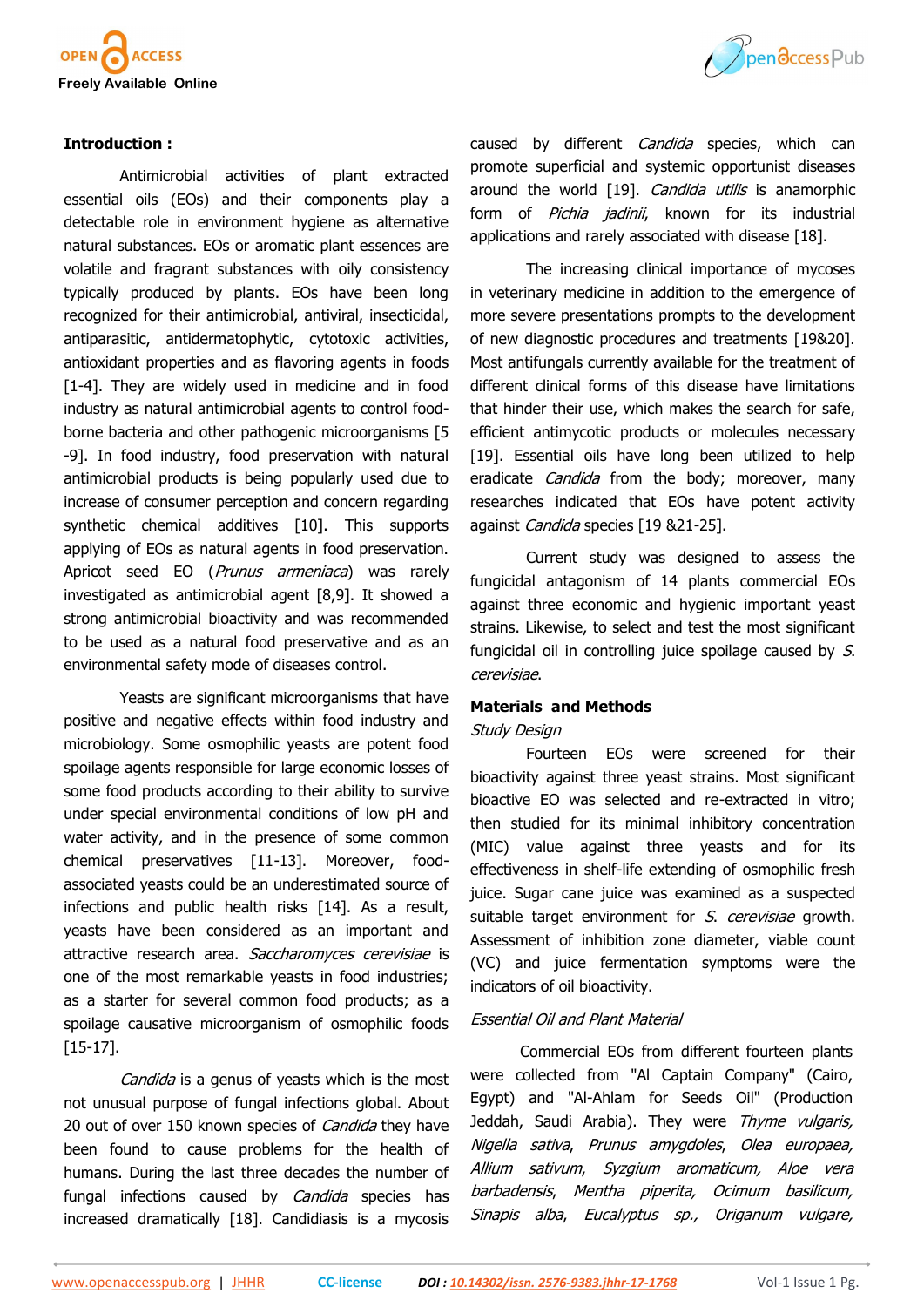

Armoracia rusticane, and Prunus. armeniace. Seeds of apricot, Pru. armeniaca, and fresh sugar cane juice were collected and immediately undergone bioassay.

#### Test Organisms

Identified fungal strains, Candida albicans, and Candida utilis were kindly provided by Botany and Microbiology Department, Faculty of Science, Al Azhar Univ., Cairo, Egypt. Saccharomyces cerevisiae was local strain.

Microbial cultures were maintained on yeast extract malt extract agar (YEMEA) medium (diffco) at 4°C to be used as stock cultures.

#### Anti-Yeast Bioactivity Screening

Bioactivity of EOs was screened using agar-well diffusion test (ADT), growth inhibition zone evaluation diameters, YEMEA and Glucose peptone broth (GPB) (diffco) [26-28]. For each target yeast strain, precultured inoculum on GPB of 24 h age at 35°C incubation temperature was prepared and adjusted to final density of 10<sup>4</sup> CFU/ml. A set of sterile Petri dishes was prepared, each containing 25 ml sterile YEMEA seeded with 100 μL target yeast inoculum. A well of 1.0 cm diameter/Petri dish was aseptically made centrally in the solidified seeded YEMEA and subsequently 1.0 ml of EO under investigation was added in each well. Negative and positive controls were prepared, 1.0 ml of sterile saline solution (0.85% NaCl) instead of oil for negative control and 1.0 ml of standard anti-yeast nystatin reference (10 mg/ml sterile water) for positive one. The plates were kept at  $4^{\circ}$ C for 2-3 h to allow oil agar diffusion then incubated for 24 h at 35°C. Anti-yeast oil bioactivity was evaluated by measuring diameters of confirmed inhibition zones (included well diameter) in mm.

## In Vitro Extraction of Prunus Armeniaca Seed Oil

 Apricot seed oil was extracted by hydrodistillation and preserved in a sealed vial at  $4^{\circ}$ C prior to further studies [8-9].

## Evaluation of Minimal Inhibitory Concentration

MIC evaluation of in vitro extracted apricot seed oil against each of the three yeast targets was assayed as follow: extracted oil stock solution was prepared; 1.0 gm extracted apricot seed oil was dissolved in 10 ml 5% dichloromethane [8]. Oil stock solution was added to sterile YEMEB to get final concentrations (100, 75, 50,



25 and  $12.5 \mu$ gml<sup>-1</sup>). Agar-well diffusion test was applied as proceeded before using YEMEA medium seeded with one yeast strain; 1.0 ml of the tested concentration of oil extract was added in each well. Positive and negative controls were also involved. Triplicates of Petri dishes were performed for each concentration and controls. All Petri dishes were thereafter incubated at 35°C for 24 h. Diameters of differentiated inhibition zones in addition to well diameters were measured in mm. Diameter mean values were calculated and MIC value was specified. The MIC was determined as the lowest concentration of anti-yeast showing a zone of growth inhibition and expressed in  $\mu$ gml<sup>-1</sup>.

## Osmophilic Juice Preservative Efficacy

In vitro extracted Pru, armeniaca seed oil was tested for its preservative efficiency against S. cerevisiae spoilage of osmophilic juice. Sugar cane fresh juice, Saccharum spp., was the target osmophilic juice. Juice sample was collected, examined biologically according to the Laboratory Methods in Food Microbiology [29] and sterilized by filtration. A set of nine flasks containing 100 ml sterile juice sample/flask was prepared and tested for sterility using sterile YEMEA medium. Extracted Pru. armeniaca seed oil stock was added to each flask to prepare seven concentrations in addition to the negative and positive controls. The seven tested concentrations were 200, 175, 150, 125, 100, 75 and 50μl oil stock/100ml sample. All flasks were then inoculated under aseptic conditions with 100µl yeast inoculum/100 ml juice sample and mixed well. A broth culture of  $S$ cerevisiae adjusted to final density of  $10^4$  CFU/ml was used as the target inoculum. Samples were incubated at room temperature and inspected daily for 10 days. Yeast juice spoilage was followed via monitoring of sample fermentation for alcohol odor and gassy appearance and evaluation of yeast VC expressed in CFU/ml on YEMEA medium. Data of juice fermentation following up and VC evaluation in juice samples were collected daily.

#### Statistical Analysis

 After testing the data for normality, two way analysis of variance (ANOVA) was used to assess the significance of variations of yeast viable count (CFU/ml) under different incubation time and concentration of oil according to SPSS software (SPSS, 2006) [30].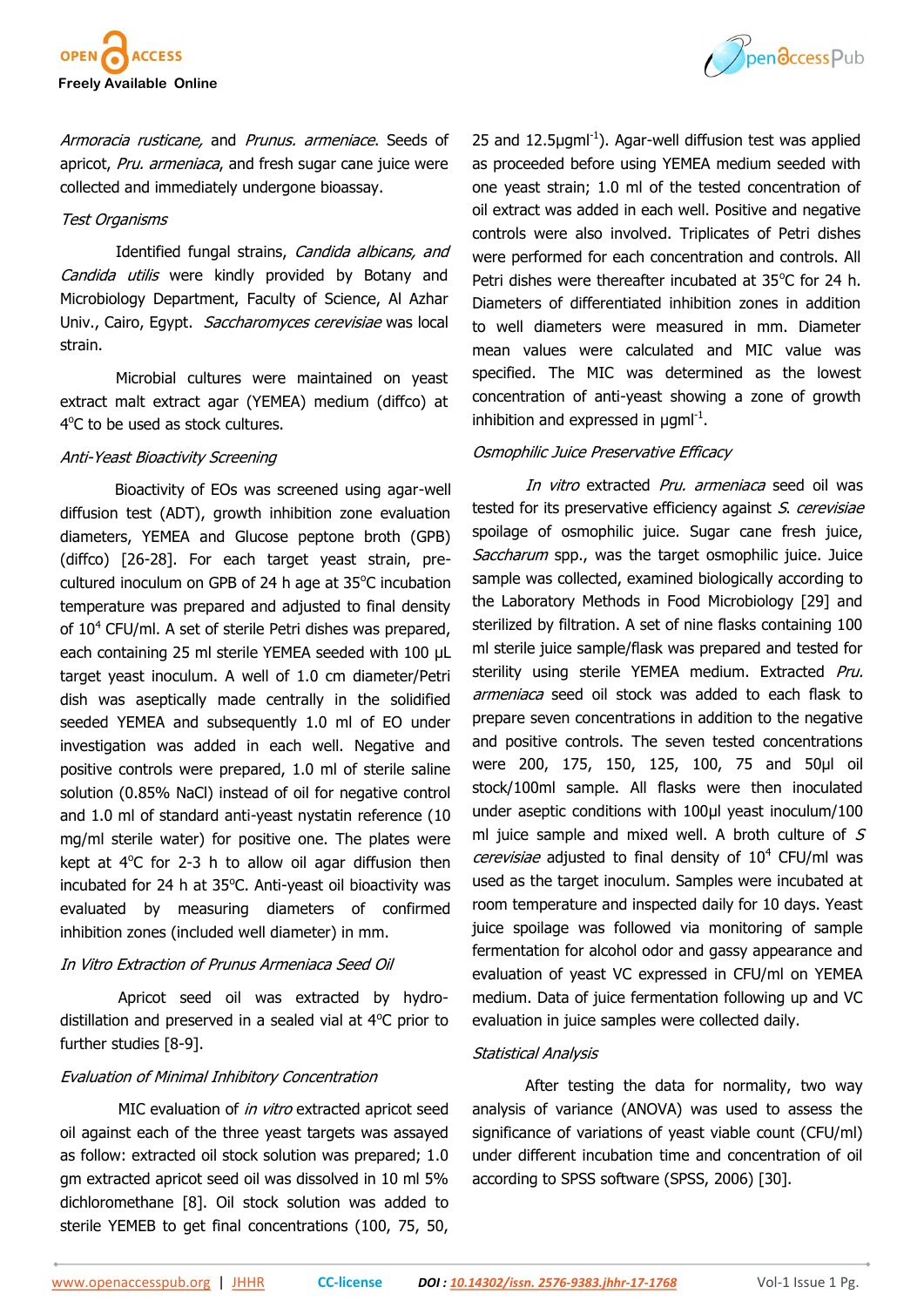

## **Results :**

#### Anti-Yeast Bioactivity Screening

The representative three yeasts showed variable responses to the 14 tested oils as mentioned in Table 1. The widest yeast inhibition spectrum (23-25 mm) was confirmed with Pru. armeniaca EO, followed by M. piperita, S. aromaticum, O. basilicum, O. vulgare and O. europaea in ascending order. On contrast, Pru. amygdoles exhibited the lowest antifungal activity with 11-12 mm inhibition zones against three tested yeasts.

#### Evaluation of Minimal Inhibitory Concentration

On comparing zone diameters evaluation data in the dose response, a negative correlation between yeast growth and oil concentration value of Pru. armeniaca EO was observed; where the growth of the three yeasts were decreased with increasing oil concentration (Fig. 1). As a result of achieved data,  $12.5 \mu$ gml<sup>-1</sup> was recorded as the Pru. armeniaca oil MIC against C. utilis (Fig. 1). While  $25\mu$ gml<sup>-1</sup> was confirmed as the *Pru.* armeniaca MIC against both S. cerevisiae and C. albicans.

## Osmophilic Juice Preservative Efficacy

Control of S. cerevisiae juice spoilage was effectively impressed by apricot oil extract at room temperature (Table 2 and Fig. 2). According to estimated data, it was found that high oil concentrations were needed for effectively juice preservation against yeast fermentation even for 10 days of incubation. Also yeast VC was markedly declined at high and relatively high concentrations. At the same time, low oil extract concentrations showed low tendency in juice preservation. In negative controls of oil-free juice, yeast VC was over counting and vigorous juice spoilage symptoms were observed; extreme alcohol odor and gassy appearance appeared at the end of the second day of storage at room temperature. It was noticeable in Fig 1 and Fig. 2 that the anti-yeast bioactivity of oil extract in juice samples were detected at higher oil concentrations than in vitro assay.

## Statistical Analysis

Statistical analysis detected high significant difference among the incubation periods, oil concentrations and the interaction between incubation period and oil concentration.



#### **Discussion**

Current study objectives were designated in accordance with several studies who examined plants derived EOs for their various biological properties. EOs were tested as natural antimicrobial active agents in food sanitary [31-38] and as a natural therapeutic treatment of *Candida* and other dermatophyte infections [9,18-25]. The antagonistic property detected for EOs from Pru. armeniace, M. piperita**,** S. aromaticum, O. basilicum, O. vulgare and O. europaea were also proved by Abd El Salam and Ibrahim (2014) [8] and Ibrahim and Abd El Salam (2015) [9] who studied the efficacy of different EOs against foodborne, food spoilage and pathogenic bacteria and fungi [8,9]. As well, O. vulgare recorded a remarkable antifungal activity against Candida species when investigated by Cleff et al (2010) [19]. In present assay, bioactive EOs confirmed their effectiveness in controlling yeast overgrowth and inhibition of yeast formation; The EOs antagonism was clarified by Bakkali, et al (2008) [31] who worked on EOs inhibitory effect, they explained that because of the mode of EOs extraction, mostly by distillation from aromatic plants, they contain a variety of volatile molecules such as terpenes and terpenoids, phenol derived aromatic components and aliphatic component. These oil constituents are responsible for developing the antimicrobial oil activity. They also added that in eukaryotic cells, essential oils can act as prooxidants affecting inner cell membranes and organelles. Furthermore, they recorded EOs as antioxidants; and in some cases, EOs can be associated with their capacity to exert antigenotoxic effects. Burt (2004) [36] added that the hydrophobicity of EOs enables them to partition in the lipids of the cell membrane and mitochondria, rendering them permeable and leading to leakage of cell contents.

Antimicrobial activity of apricot seed oil was rarely investigated before, only two studies was published [8,9]; in agreement with these two researches, present assay concluded that apricot seed oil could be applied as natural antimicrobial and save

its juice preservation effectiveness. Also, it is expected that under refrigeration, needed EO concentrations will be lower for juice preservation than registered in this study.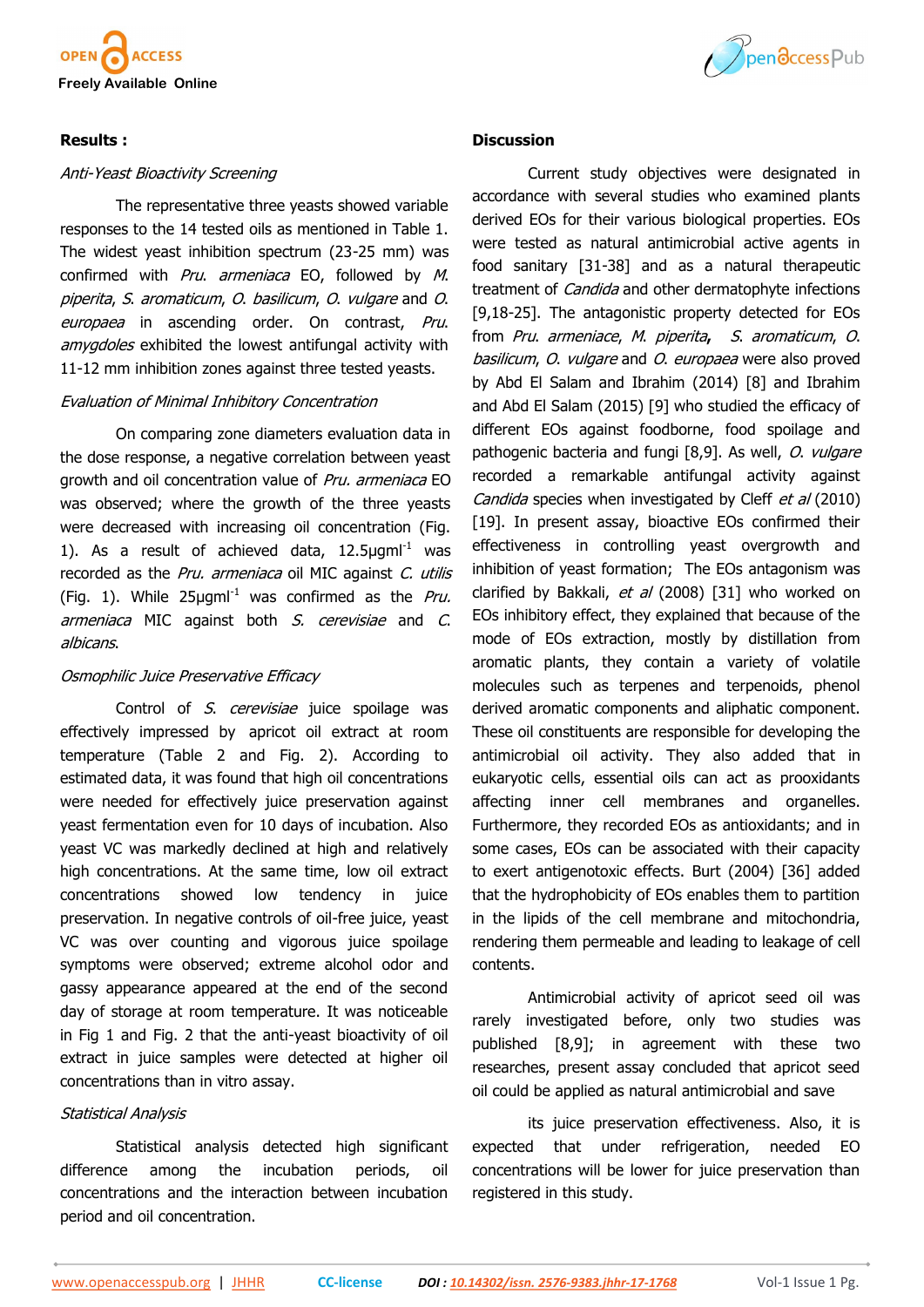



| essential oils against three yeast strains      |                       |                       |                               |             |           |  |  |  |  |  |  |
|-------------------------------------------------|-----------------------|-----------------------|-------------------------------|-------------|-----------|--|--|--|--|--|--|
|                                                 | <b>Yeast strain</b>   |                       |                               |             |           |  |  |  |  |  |  |
|                                                 |                       | <b>Essential Oils</b> | S.cerevi<br>siae              | C. albicans | C. utilis |  |  |  |  |  |  |
|                                                 | <b>Commom</b><br>name | <b>Latin name</b>     | Inhibition zone diameter (mm) |             |           |  |  |  |  |  |  |
| 1                                               | Apricot               | Prunus armeniace      | 24                            | 25          | 25        |  |  |  |  |  |  |
| 2                                               | Mint                  | Mentha piperita       | 18                            | 24          | 24        |  |  |  |  |  |  |
| 3                                               | Cloves                | Syzgium aromaticum    | 20                            | 21          | 21        |  |  |  |  |  |  |
| $\overline{4}$                                  | Basil                 | Ocimum basilicum      | 18                            | 20          | 20        |  |  |  |  |  |  |
| 5                                               | Oregano               | Origanum vulgare      | 19                            | 18          | 18        |  |  |  |  |  |  |
| 6                                               | Olive                 | Olea europaea         | 17                            | 19          | 19        |  |  |  |  |  |  |
| $\overline{7}$                                  | Camphor               | Eucalyptus sp.        | 16                            | 18          | 19        |  |  |  |  |  |  |
| 8                                               | Horseradish           | Armoracia rusticane   | 19                            | 16          | 17        |  |  |  |  |  |  |
| 9                                               | Garlic                | Allium sativum        | 18                            | 16          | 17        |  |  |  |  |  |  |
| 10                                              | <b>Black cumin</b>    | Nigella sativa        | 14                            | 15          | 15        |  |  |  |  |  |  |
| 11                                              | Thyme                 | Thyme vulgaris        | 18                            | 13          | 13        |  |  |  |  |  |  |
| 12                                              | Mustard               | Sinapis alba          | 18                            | 14          | 15        |  |  |  |  |  |  |
| 13                                              | Aloe                  | Aloe vera barbadensis | 13                            | 19          | 19        |  |  |  |  |  |  |
| 14                                              | Almonds               | Prunus amygdoles      | 11                            | 12          | 12        |  |  |  |  |  |  |
| Inhibition zone diameter included well diameter |                       |                       |                               |             |           |  |  |  |  |  |  |

# **Table 1 Evaluation of growth inhibition zones diameters formed by bioactive commercial**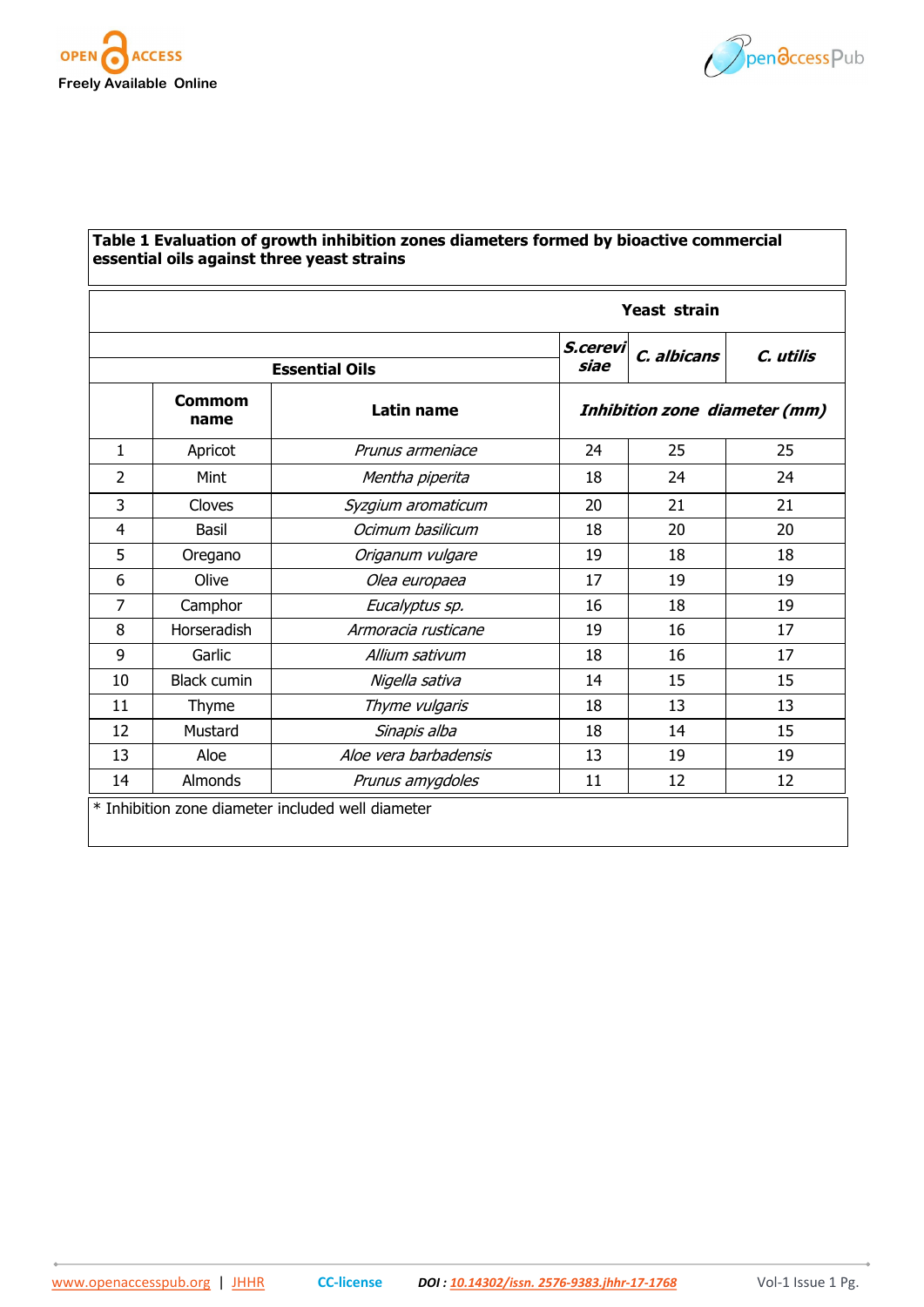







F value: For incubation period  $\rightarrow$  85.4\*\*\* For oil concentration  $\rightarrow$  56.2\*\*\* For incubation period\*oil concentration  $\rightarrow$  42.8<sup>\*\*</sup>, \*\*\* p <0.001, \*\*p<0.01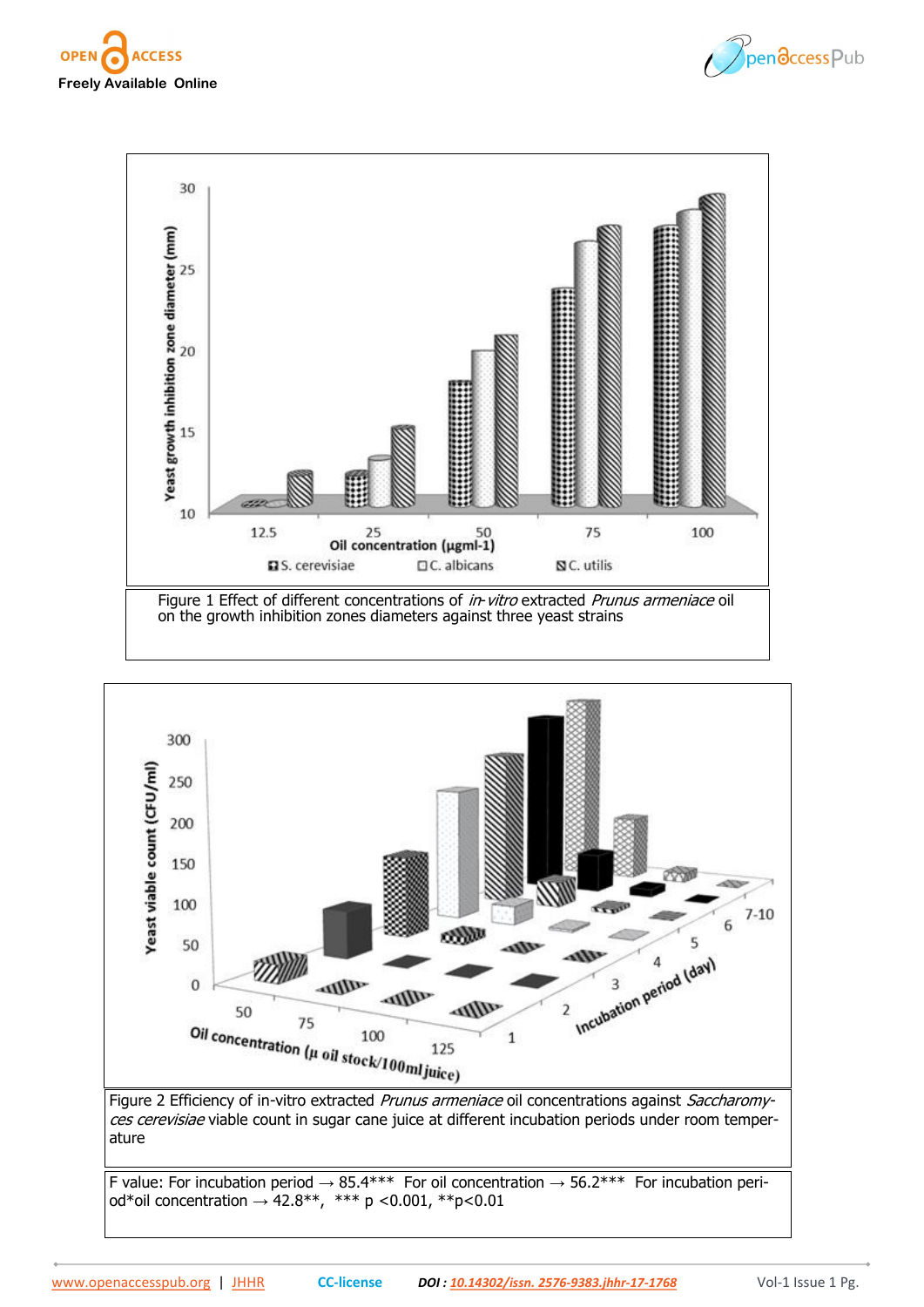



**Table 2. Spoilage symptoms of 100 ml sugar cane juice sample inoculated with 100μl Saccharomyces cerevisiae in relation to different concentrations of Prunus armeniace oil in vitro extract at different incubation periods under room temperature**

| <b>Prunus ar-</b>                                                     | Spoilage symptoms (fermentation appearance) |                  |                  |                  |                  |                    |                  |                          |                |                            |                   |                    |                  |                    |
|-----------------------------------------------------------------------|---------------------------------------------|------------------|------------------|------------------|------------------|--------------------|------------------|--------------------------|----------------|----------------------------|-------------------|--------------------|------------------|--------------------|
| meniace oil                                                           | Incubation period (day)                     |                  |                  |                  |                  |                    |                  |                          |                |                            |                   |                    |                  |                    |
| concentra-<br>tion<br>(µl/100ml)                                      | $\mathbf{1}$                                |                  | $\overline{2}$   |                  | 3                |                    | 4                |                          | 5              |                            | 6                 |                    | $7 - 10$         |                    |
| Control (0)                                                           | $+$ <sup>a</sup>                            | b                | $++^a$           | $+$ <sub>b</sub> | $++^a$           | $+++$ <sup>b</sup> | $++^a$           | $^{+++}$                 | $++^a$         | $+++^b$                    | $++^a$            | $+++$ <sup>b</sup> | $++^a$           | $+++^b$            |
| 50                                                                    | $+$ <sup>a</sup>                            | $-b$             | $+$ <sup>a</sup> | $\overline{b}$   | $++^a$           | $b =$              | $++^a$           | $+$ <sub>b</sub>         | $++^a$         | $++p$                      | $++^a$            | $++^b$             | $++^a$           | $+++$ <sup>b</sup> |
| 75                                                                    | $a^2$                                       | $-$ <sub>b</sub> | $-$ <sub>p</sub> | b                | $+$ <sup>a</sup> | $-$ b              | $+$ <sup>a</sup> | b                        | $+a$           | $+$ <sub>p</sub>           | $++$ <sup>a</sup> | $+$ <sub>p</sub>   | $++^a$           | $++b$              |
| 100                                                                   | $\overline{a}$                              | $\overline{b}$   | $\overline{b}$   | $\overline{b}$   | $\overline{a}$   | $\overline{b}$     | $a^2$            | $\overline{\phantom{a}}$ | $\overline{a}$ | $\overline{b}$             | $+$ <sup>a</sup>  | $+$ <sup>b</sup>   | $+$ <sup>a</sup> | $+$ <sub>p</sub>   |
| $125 - 200$                                                           | $-$ a                                       | $\overline{a}$   | $\overline{a}$   | $\overline{b}$   | $-$ a            | $\overline{b}$     | $-$ a            | b                        | $a^2$          | $\overline{\phantom{a}}$ b | $-$ a             | $\overline{b}$     | $-$ a            | b                  |
| ++ a: detectable alcohol odor<br>+++a: strong alcohol odor            |                                             |                  |                  |                  |                  |                    |                  |                          |                |                            |                   |                    |                  |                    |
| +a: barely alcohol odor<br>- a: no alcohol odor                       |                                             |                  |                  |                  |                  |                    |                  |                          |                |                            |                   |                    |                  |                    |
| +++b: vigorous gas effervescence<br>++b: detectable gas effervescence |                                             |                  |                  |                  |                  |                    |                  |                          |                |                            |                   |                    |                  |                    |
| + b: beginning of gas effervescence<br>- b: no gas effervescence      |                                             |                  |                  |                  |                  |                    |                  |                          |                |                            |                   |                    |                  |                    |

food preservative agent and as an environmental safety mode of diseases.

In current results of MIC evaluation, two values were established as a result of yeast strain variability. In accordance, four MIC values of apricot oil extract were recorded by Abd El Salam and Ibrahim (2014) [8] against different microbial strains. On contrast, Ibrahim and Abd El Salam (2015) [9] registered one MIC value on testing apricot oil activity against different dermatophytes. The negative correlation deduced between Pru. armeniaca oil extract effectiveness and yeast growth was also in parallel with these two researches  $[8,9]$ ; and with Bakkali et al (2008) [31] who concluded that depending on type and concentration, EOs exhibit cytotoxic effects on living cells.

In agreement with different investigations that discussed EOs effect against growth and spoilage of yeasts in drinks and foods [39-42], present survey achieved noticeable bioactivities of different EOs against S. cerevisiae growth and juice spoilage. Fermented S. cerevisiae produces alcoholic odor and even gassy appearance on spoiling osmophilic drinks according to its high VC. Both of fermentation symptoms and yeast VC were used for monitoring juice spoilage progress.

Screening evaluation data of oil concentration needed for controlling juice spoilage were found in accordance with many investigators results; Burt (2004) [36], who searched antibacterial properties of EOs and their and potential applications in foods, recorded that a higher concentration is needed to achieve the same effect in foods; Bassolé and Juliani (2012) [5] mentioned that in food systems, higher concentrations of EOs are needed to exert similar antibacterial effects as those obtained in in vitro assays; Abd El Salam and Ibrahim (2014) [8] tested in vitro extracted Pru. armeniaca oil against microbial spoilage of raw foods, they estimated high oil concentrations needed for raw food preservation more than needed in vitro assay. Spoilage incidents caused by yeasts are controlled by many preservative systems as were discussed by Stratford and James (2003( [42]; chilled storage effect on extending the open shelf life of foods and fruit juices were examined in variuos searches; Ghalfi et al. (2007) 37] examined EOs effectiveness in pork meat during cold storage; Belletti et al. (2008) [38] applied refrigeration in addition to EO for efficacy enhancement in fruit-based salads preservation during storage. As a result, it is recommended to use refrigeration with apricot oil extract to enhance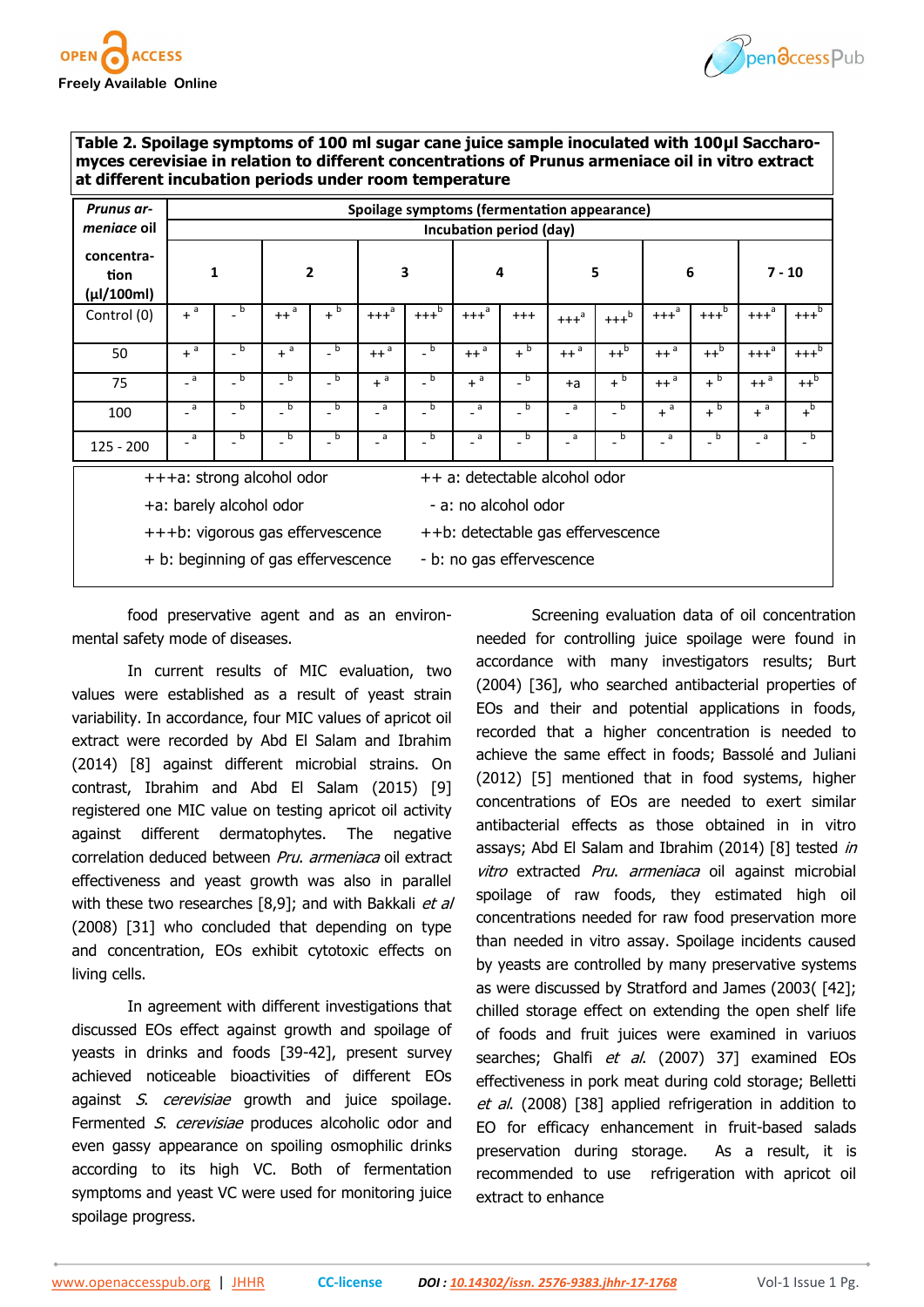



## **Conclusion :**

P. armeniaca, M. piperita, S. aromaticum, O. basilicum, O. vulgare and O. europaea EOs are strong yeast growth inhibitors against important economic and hygienic strains, S. cerevisiae, C. albicans and C. utilis. Apricot, P. armeniaca, seed oil are the most potent whose oil *in-vitro* seed extract is bioactive at low concentrations. Apricot seed oil extract is also a strong preservative agent against osmophilic juice spoilage via S. cerevisiae. So, it is recommended to use apricot seed oil and some bioactive EOs as natural bio-products for osmophilic food preservation and as a safety mode of candidiates control instead of chemotherapy.

## **Acknowledgement**

The author gratefully acknowledges members of Microbiology and Botany Department, Al Azhar University for their generous assistance in providing Candida strains included in this work.

## **Conflict of Interest**

The authors have declared no conflict of interest.

#### **Affiliations**

Sahar Yassin Ibrahim, Botany Department, Faculty of Women for Arts, Science and Education ,Ain Shams University, Cairo, Egypt.

## **References :**

- 1. Santos F.S. and Novales M.G.M. (2012) Essential oils from aromatic herbs as antimicrobial agents. Current Opinion in Biotechnology 23: 141-136.
- 2. Abudunia A.M., Hafidi H., Algabr M., Akachar J., Almahbashi H., et al (2017) Evaluation of essential oils for antimicrobial activity from some Moroccan aromatic plants medicinal. J. Mater. Environ. Sci., 8 (12) 4240-4245
- 3. Bajalana I., Rouzbahania R., Pirbaloutib A. G., and Maggid F. (2017) Antioxidant and antibacterial activities of the essential oils obtained from seven Iranian populations of Rosmarinus officinalis. Industrial Crops & Products 107, 305–311
- 4. Alcoba A. E. T., de Melo D. C., de Andrade P. M., Dias H. J., Pagotti M. C., et al (2017) Chemical composition and in vitro antileishmanial and cytotoxic activities of the essential oils of Ocotea dispersa (Nees) Mez and Ocotea odorifera (Vell)

Rohwer (Lauraceae) Natural Product Res. https:// doi.org/10.1080/14786419.2017.1385007

- 5. Bassolé I.H.N. and Juliani H.R. (2012) Essential Oils in Combination and Their Antimicrobial Properties. Mol. 17(4): 4006 -3989
- 6. Oroojalian F., Kasra-Kermanshahi R., Azizi M., and Bassami M.R. (2010) Phytochemical composition of the essential oils from three Apiaceae species and their antibacterial effects on food-borne pathogens. Food Chem. 120 (3): 765–70
- **7.** Gutierrez G., Barry-Ryan C., and Bourke P. (2009) Antimicrobial activity of plant essential oils using food model media: efficacy, synergistic potential and interaction with food components. School of Food Science and Environmental Health, Dublin Institute of Technology, Ireland
- 8. Abd El-Salam M.M and Ibrahim S.Y. (2014) Antimicrobial properties of 39 essential oils against thirteen foodborne microorganisms; efficacy and environmental hygiene of *Prunus armeniaca* in raw food preservation under cold storage. J Environ. Occup. Sci. 3(3): 169-162.
- 9. Ibrahim S.Y. and Abd El-Salam MM. (2015) Antidermatophyte efficacy and environmental safety of some essential oils commercial and in vitro extracted pure and combined against four keratinophilic pathogenic fungi. Environ. Health Prev. Med. 20: 286–279
- 10. Holley R.A. and Patel D. (2005) Improvement in shelf-life and safety of perishable foods by plant essential oils and smoke antimicrobials. Food Microbiol. 22 (4): 273–92.
- 11. Querol A. (2006) The yeast handbook. Yeasts in food and beverages. Fleet GH (eds). Verlag Berlin Heidelberg, Springer p. 8-7.
- 12. Gerez C.L., Torino MI, and Obregozo M.D. (2010) Font de Valdez G. A ready-to-use antifungal starter culture improves the shelf life of packaged bread. J. Food Prot. 73(4): 762-758.
- 13. Serpaggi V., Remize F., Grand A.S.L., and Alexandre H. (2010) Specific identification and quantification of the spoilage microorganism Brettanomyces in wine by flow cytometry: a useful tool for winemakers. Cytom. 77(6): 499- 497.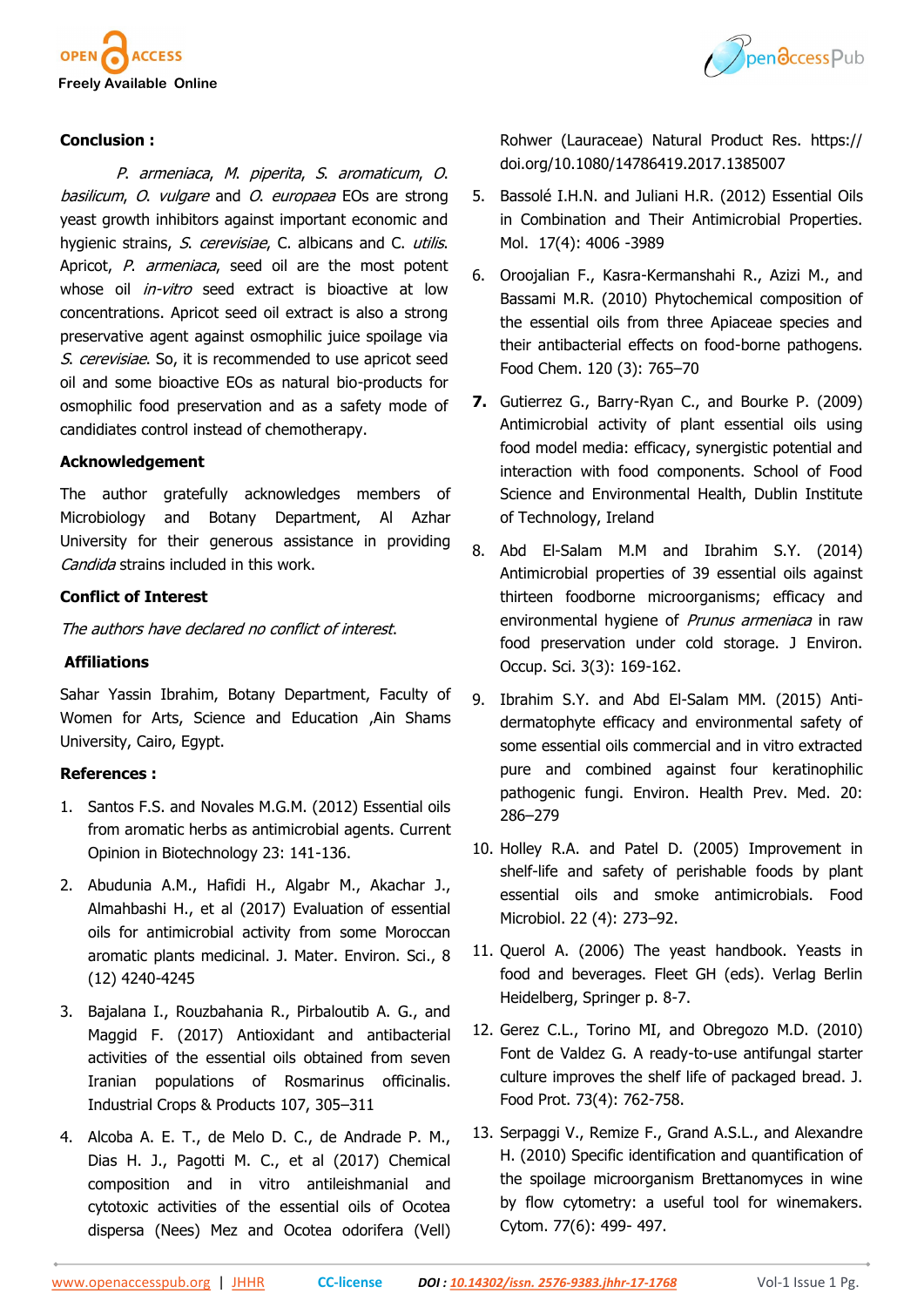



- 14. Fleet G.H. (2007) Yeasts in foods and beverages: impact on product quality and safety. Curr. Opin. Biotechnol. 18(2):175-170.
- 15. Pitt J.I. and Hocking A.D. (2009) Fungi and food spoilage. New York, USA: Springer.p.393.
- 16. Swanson K.M.J. (2011) International Commission on Microbiological Specifications for Foods (ICMSF). Milk and Dairy Prod. 2: 327-305.
- 17. Xi-Lin X., Guang-Li F., Hong-Wei L., Xiao-Feng L., Guang-lei Z., et al (2014) Isolation, identification and control of osmophilic spoilage yeasts in sweetened condensed milk. Afr. J. Microbiol. Res. 8 (10): 1039-1032.
- 18. Scoppettuolo G., Donato C., De Carolis E., Vella A., Vaccaro L., et al. (2014) Candida utilis catheterrelated bloodstream infection. Med. Mycol. Case Rep. 6: 72–70.
- 19. Cleff M.B., Meinerz A.R., Xavier M., Schuch L.F., Meireles M.C.A., et al. (2010) In vitro activity of Origanum vulgare essential oil against Candida species. Brazilian J. of Microbiol. 41 (1): São Paulo
- 20. Cohen J.M., Ross M.W. and Busschers E. (2008) Diagnosis and management of Candida utilis infectious arthritis in a Standardbred filly. Equine vet. Educ. 20 (7): 352-348
- 21. Khan M.S.A. and Ahmad I. (2012) Biofilm inhibition by Cymbopogon citratus and Syzygium aromaticum essential oils in the strains of *Candida albicans*. J. of Ethnopharmacol. 140 (2): 423-416.
- 22. Tyagi A.K. and Malik A. (2010) Liquid and vapourphase antifungal activities of selected essential oils against Candida albicans. Microscopic observations and chemical characterization of Cymbopogon citratus. BMC Complement. and Alter. Med. 10:65
- 23. Rojas C., Francisco D., de Souza C.R.F., and Oliveira W.P. (2014) Clove (Syzygium aromaticum): a precious spice. Asian Pacific J. of tropical biomedicine 90-96.
- 24. Szweda P., Gucwa K., Kurzyk E., Romanowska E., Dzierżanowska F.K., et al. (2015) Essential Oils, Silver Nanoparticles and Propolis as alternative agents against fluconazole resistant Candida albicans, Candida glabrata and Candida krusei Clinical Isolates. Indian J. Microbiol. 55(2):175-83.
- 25. Abe S., Sato Y., Inoue S., Ishibashi H., Maruyama N., et al. (2003) Anti-Candida albicans activity of essential oils including Lemongrass (Cymbopogon citratus) oil and its component, citral . Jpn J. of med. mycol. 44(4):285-91.
- 26. Murray P.R., Baron E.J., Pfaller M.A., Tenover F.C., and Yolke R.H. (1999) Manual of clinical microbiology. Antibacterial susceptibility tests: dilution and disk diffusion methods. 7th edition. Washington: ASM Press
- 27. Ibrahim S.Y. (2002) Microbiological and Biochemical Studies on Bioactive Actinomycete Products. PhD Thesis. Egypt: Botany Department, Faculty of Women for Arts, Science and Education, Ain Shams **University**
- 28. Ibrahim S.Y. and Abd El-Salam M.M. (2016) Isolation of anti-fungal agent from a soil inhabitant Streptomyces albaduncus-M51 and its efficacy against osmophilic food spoilage by Saccharomyces cerevisiae. J. of Environ. and Occup. Sci. 5 (2): 46-38.
- 29. Harrigan W.F. (1998) Laboratory methods in food microbiology. 3rd edition. New York: Academic Press
- 30. SPSS base 15.0 User's guide (2006). SPSS Inc., Chicago, USA.
- 31. Bakkali F., Averbeck S., Averbec D., and Idaomar M. (2008) Biological effects of essential oils – A review. Food and Chemical Toxicology 46: 475-446
- 32. Donsì F., Annunziata M., Sessa M., and Ferrari G. (2011) Nanoencapsulation of essential oils to enhance their antimicrobial activity in foods. Food Sci. and Technol. 44: 1914-1908
- 33. Gutierrez J., Barry-Ryan C., and Bourke P. (2009) Antimicrobial Activity of Plant Essential Oils Using Food Model Media: Efficacy, Synergistic Potential and Interaction with Food Components. Food Microbiol. 26 (2): 142-50
- 34. [Bajpai V.K.,](http://www.ncbi.nlm.nih.gov/pubmed?term=Bajpai%20VK%5BAuthor%5D&cauthor=true&cauthor_uid=18541324) [Rahman A.,](http://www.ncbi.nlm.nih.gov/pubmed?term=Rahman%20A%5BAuthor%5D&cauthor=true&cauthor_uid=18541324) and [Kang S.C.](http://www.ncbi.nlm.nih.gov/pubmed?term=Kang%20SC%5BAuthor%5D&cauthor=true&cauthor_uid=18541324) (2008) Chemical composition and inhibitory parameters of essential oil and extracts of Nandina domestica Thunb. to control food-borne pathogenic and spoilage bacteria. [Int. J. of Food Microbiol](http://www.ncbi.nlm.nih.gov/pubmed/18541324). 125 (2): 117 –22
- 35. Oussalah M., Caillet S., Saucier L., and Lacroix M.